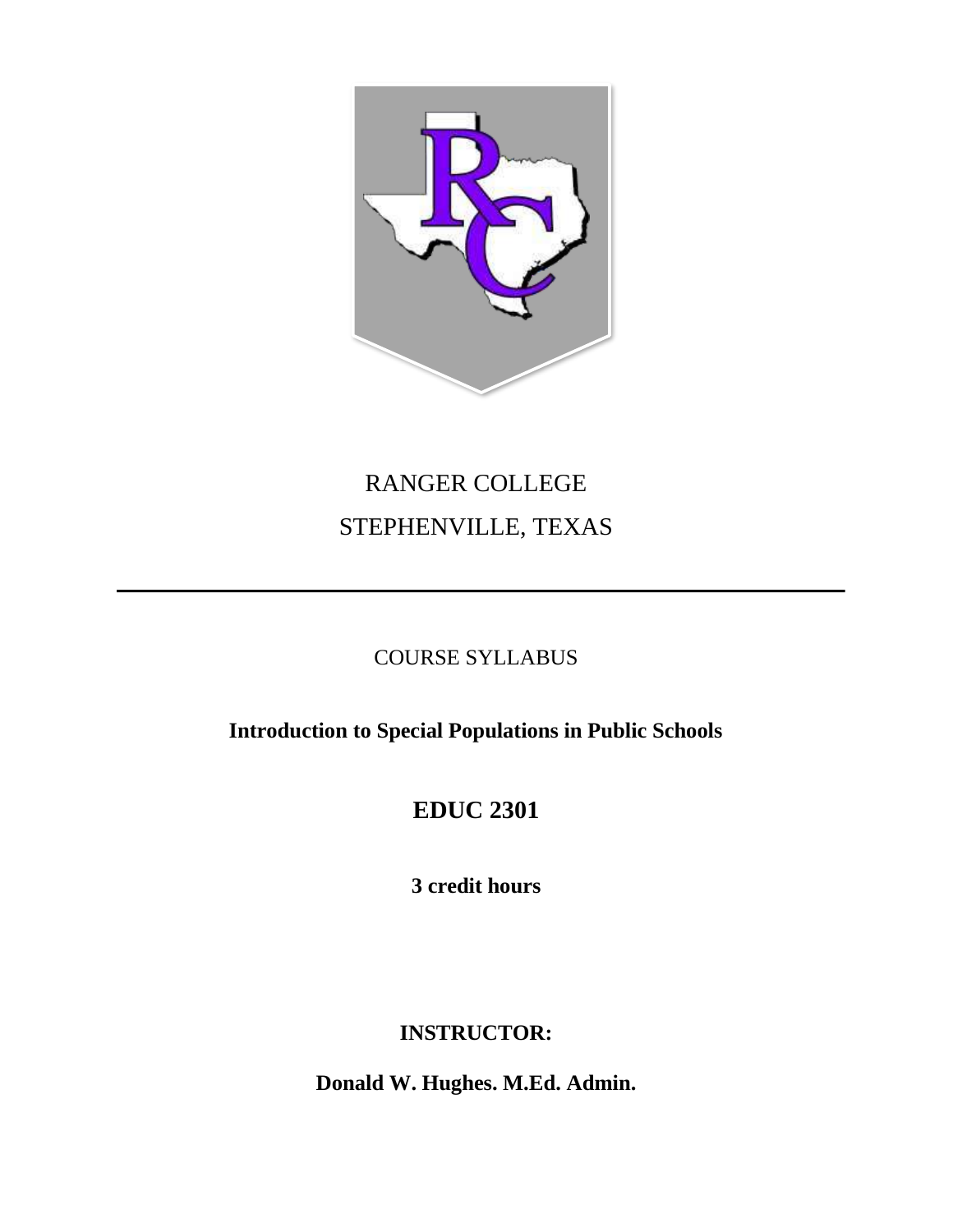INSTRUCTOR: Donald W. Hughes EMAIL: dhughes@rangercollege.edy@rangercollege.edu PHONE: 254-631-1824 HOURS: by appointment

#### **I. Texas Core Curriculum Statement of Purpose**

Through the Texas Core Curriculum, students will gain a foundation of knowledge of human cultures and the physical and natural world, develop principles of personal and social responsibility for living in a diverse world, and advance intellectual and practical skills that are essential for all learning.

#### **II. Course Description**

An enriched, integrated pre-service course and content experience that provides an overview of schooling and classrooms from the perspectives of language, gender, socioeconomic status, ethnic and academic diversity, and equity with emphasis on factors that facilitate learning. The course provides students with opportunities to participate in early field observations of P-12 special populations and should be aligned as applicable with State Board for Educator Certification Pedagogy and Professional Responsibilities standards. Must include a minimum of 16 contact hours of field experience in P-12 classrooms with special populations.

#### **III. Required Background or Prerequisite**

TSI Reading and Writing requirements must be met. EDUC 1301 is required, can be taken concurrently with this course

#### **IV. Required Textbooks and Course Materials**

Payne, Ruby. 4th Revised Edition (1996*). A Framework for Understanding Poverty*, New York, NY: AHA Process, Inc., ISBN: 1-929229-48-8

Daugherty, Paul. (2015). *An Uncomplicated Life, A Father's Memoir of His Exceptional Daughter*, New York, NY: Harper-Colling Publisher. ISBN: 978-0-06-235995-7

Gurian, Michael (2011). *Boys and Girls Learn Differently, A Guide for Teachers and Parents,*  San Francisco, CA: Jossey-Bass Publisher. ISBN: 978-470-60825-8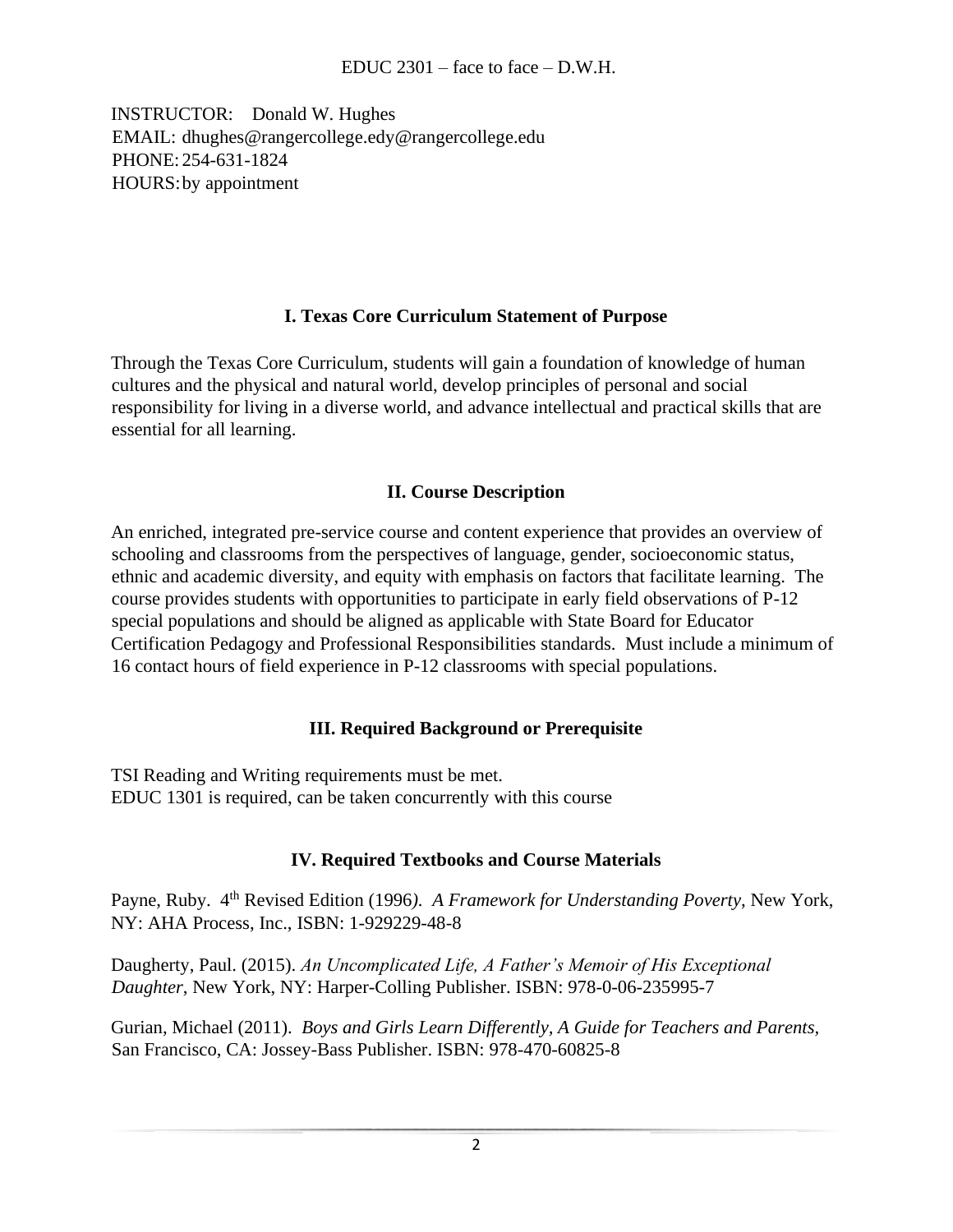#### **V. Course Purpose**

The purpose of Educ. 2301 is to provide information and "real world" experience to the student who is developing a career in public education. Sixteen hours of classroom observations should demonstrate class notes, research and TASK assignments.

#### **VI. Learning Outcomes**

By the end of course, students will:

- 1. Describe the characteristics of exceptional learners (e.g. Learning Disabilities, Gifted and Talented), including legal implications.
- 2. Describe and analyze characteristics of diverse learners (e.g. language, gender, sexual orientation, race, ethnicity) and how diversity impacts learning
- 3. Describe the impact of socioeconomic status on learning and creating equitable classrooms.
- 4. Demonstrate an understanding of the benefits and challenges of racial, ethnic, and other types of cultural diversity in the classroom.
- 5. Read, analyze, and critique educational text and materials.

#### **VII. Core Objectives**

This course meets the following of the six Core Objectives established by Texas:

- ☒ **Critical Thinking Skills (CT) –** Creative thinking, innovation, inquiry, and analysis; evaluation and synthesis of information
- ☒ **Communication Skills (COM) –** effective development, interpretation and expression of ideas through written, oral, and visual communication
- ☐ **Empirical and Quantitative Skills (EQS) –** The manipulation and analysis of numerical data or observable facts resulting in informed conclusions
- $\boxtimes$ **Teamwork (TW)** The ability to consider different points of view and to work effectively with others to support a shared purpose or goal
- ☒ **Social Responsibility (SR) –** Intercultural competence, knowledge of civic responsibility, and the ability to engage effectively in regional, national, and global communities
- $\boxtimes$  **Personal Responsibility (PR)** The ability to connect choices, actions, and consequences to ethical decision-making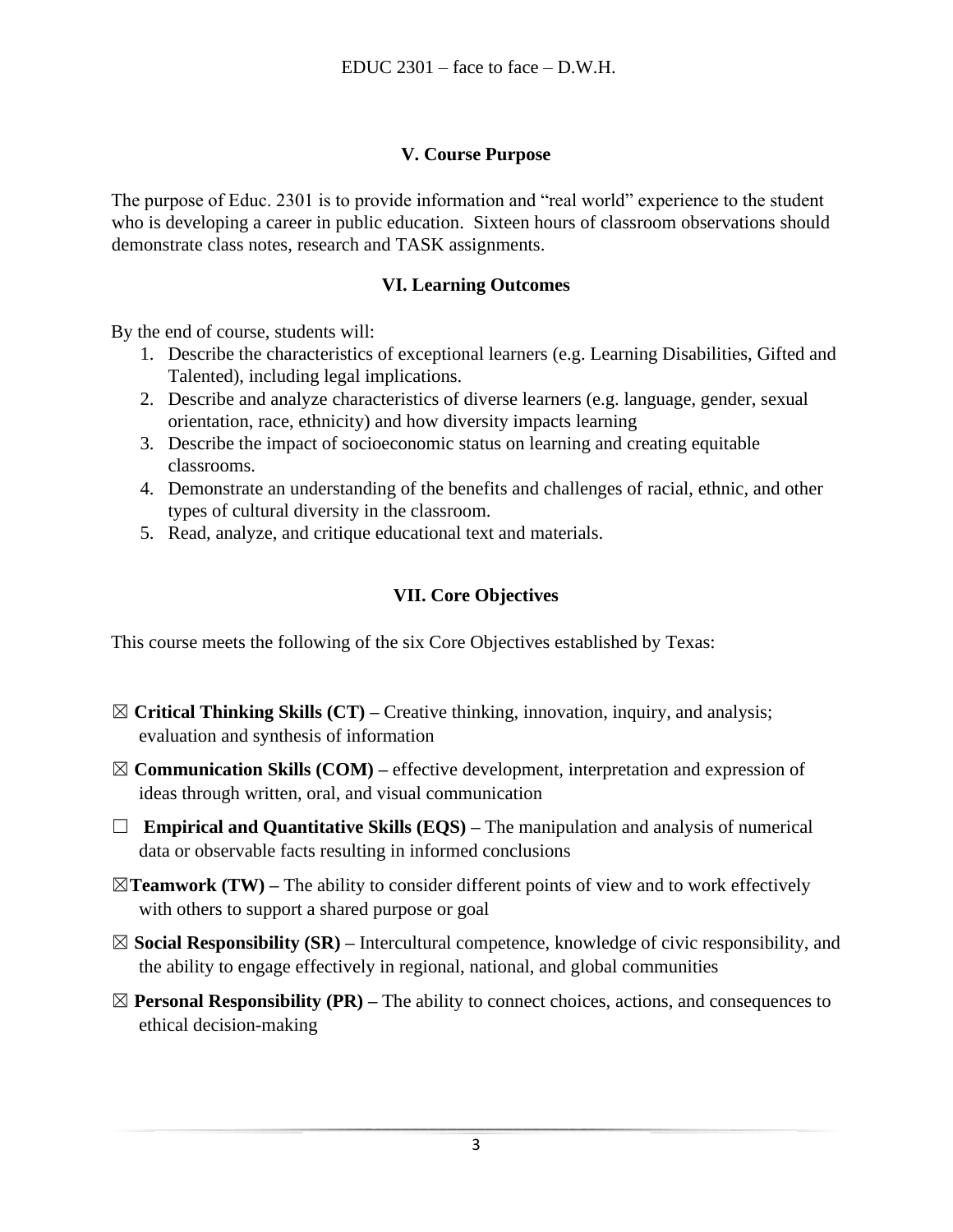#### **VIII. Methods of Instruction**

Class will consist of discussions of teacher-prepared notes, supplemented by student research. Students will also deliver a detailed presentation on a specific learning disability of their choice. After observations have begun, considerable time will be dedicated to thorough discussion and comparisons of these classroom observations.

#### **IX. Methods of Assessment**

- Portfolio (35%)(CR, COM, SR, PR) documentation and summary of the required hours of educational observations
- Assignments (25% (CR, COM, TW, SR, PR) various assigned projects and group activities relating to the course material
- Presentation  $(10\%)(CR, COM, SR, PR)$  presentation of portfolio
- Mid-Term Exam (10%)(CR, COM, SR, PR) mid-term exam over the first half of the material presented in the course.
- Final (10%)(CR, COM, SR, PR) exam over second half of the material presented in the course.
- Class Participation (10%)\*CR, COM, SR, CP) Class participation includes:
	- 1. Attendance
	- 2. Preparation
	- 3. Participation

Grading scale:  $A = 90-100\%$   $B = 80-89$   $C = 70-79$   $D = 60-69$   $F = Below 60$ 

#### **X. Course/Classroom Policies**

- 1. **Arrive on time, come prepared, have all assignments/materials with you.** As a future educator, you should appreciate how important it is come ready to learn and participate.
- 2. **Turn in assignments on time.** By accepting this syllabus, you agree to accept a score of zero on any late work.
- 3. **DO NOT CHEAT.** Any assignment reflecting cheating, plagiarism, or any other form of academic dishonesty will receive a grade of zero. A second instance will result in automatic failure of the class and a report being filed with Ranger College's Vice President of Instruction. The consequences of this report can be quite severe for your academic future. For more details, see the section of the Ranger College Catalog (available at www.rangercollege.edu/catalog.pdf), titled "Student Misconduct," subsection "Academic Dishonesty."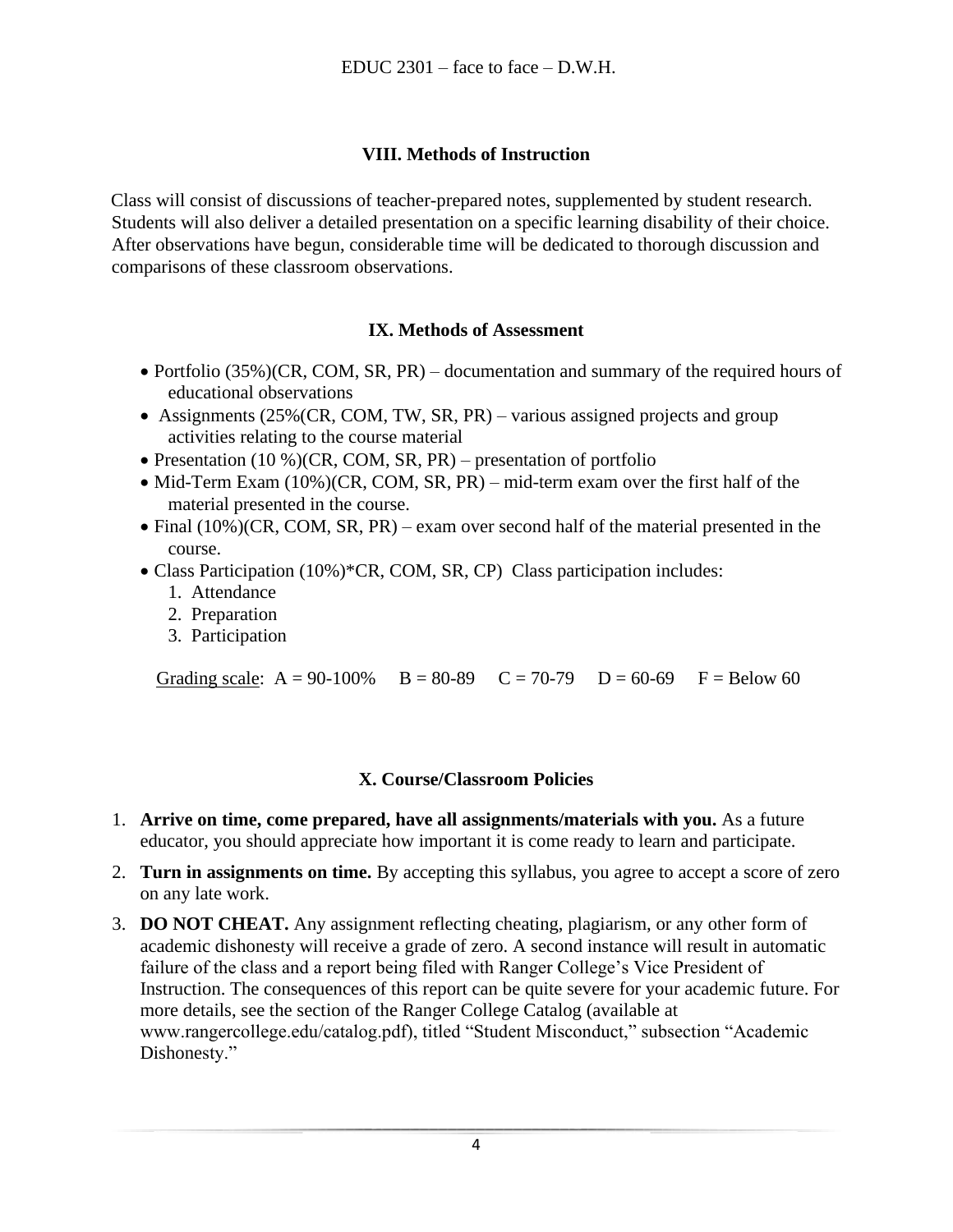#### EDUC 2301 – face to face – D.W.H.

- 4. **Six absences = Dropped from class with a failing grade.** I expect you to attend class regularly. If you will be unable to attend, notify me. As per Ranger College's stated absence policy in the general college catalog (see pages 25-26 at http://rangercollege.edu/catalog.pdf), the only absences that will be excused are "official" ones, defined as those that occur due to authorized Ranger College activities (such as sporting events). Unofficial absences are counted from the first day of class as listed in the College Calendar, regardless of the date of your registration
- 5. **NO ELECTRONIC DEVISES.** No phones, laptops, tablets, headphones, music/audio video playing or recording devises. These interfere with educational process in the classroom.
- 6. **Email:** I am happy to communicate with you by email and will do my best to respond within 24 hours. Please include your name and your course.

## **XI. Course Outline/Schedule**

- Week 1 Introductions, Syllabus Discussion
- Week 2 Non-traditional families
- Week 3 Poverty (Socioeconomic Diversity)
- Week 4 Minorities/Race
- Week 5 Victims of Violence at School/Bullying
- Week 6 Victims of Violence at Home/At-Risk/Neglect
- Week 7 Migrant/Mobility
- Week 8 Young Learners
- Week 9 Gender Diversity
- Week 10 Language Diversity
- Weeks 11-14 Special Education
- Week 15 Gifted and Talented Week
- 16 Final Exam

## **XII. Non-Discrimination Statement**

Admissions, employment, and program policies of Ranger College are nondiscriminatory in regard to race, creed, color, sex, age, disability, and national origin.

#### **XIII. ADA Statement**

Ranger College provides a variety of services for students with learning and/or physical disabilities. Students are responsible for making initial contact with the Ranger College